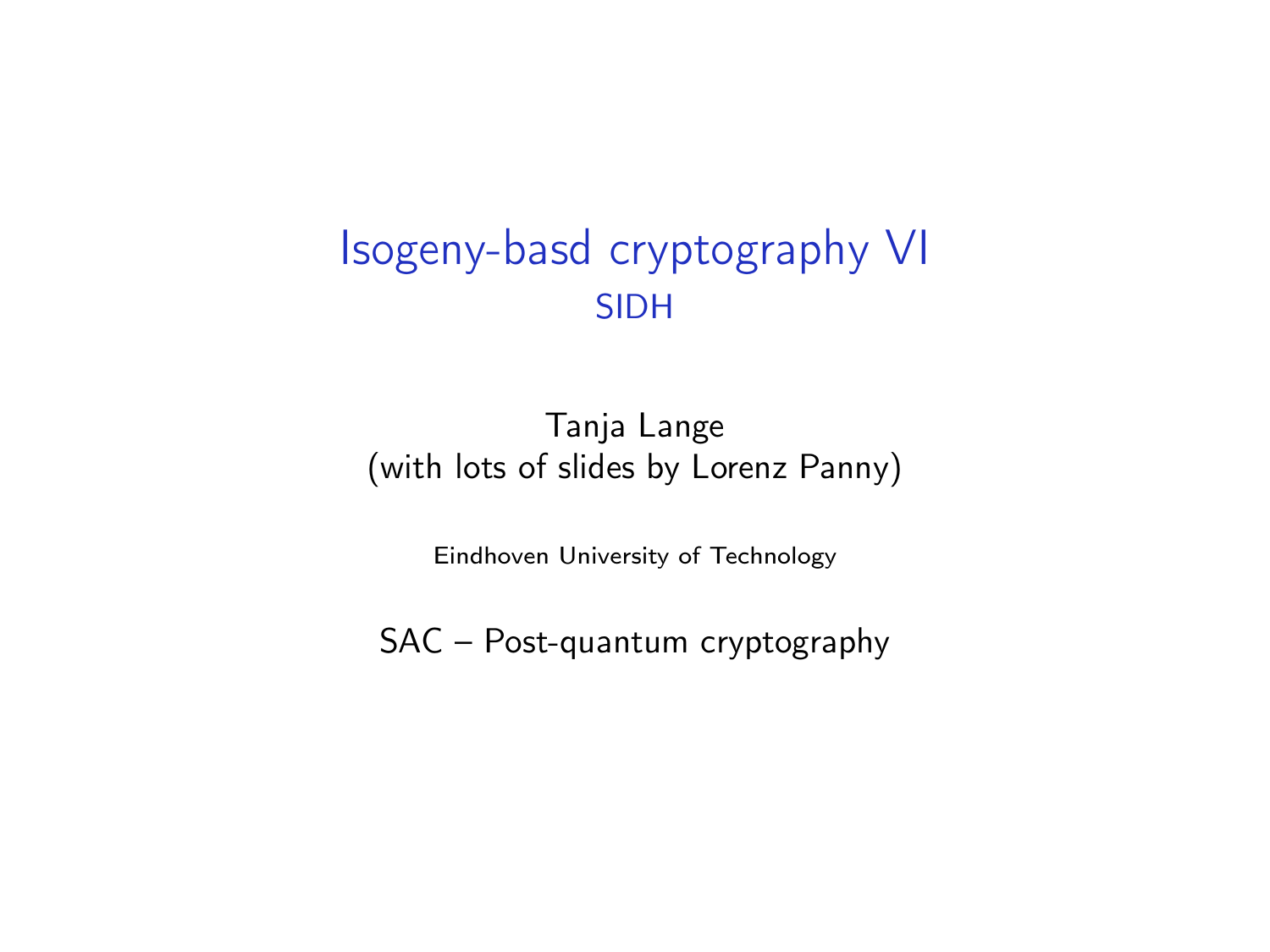# SIDH – consider extension fields



The supersingular isogeny graph over  $\mathbb{F}_{p^2}$  looks differently.

Isomorphism classes now taking isomorphisms over any extension field. Each node is one *j* invariant, all classed are defined over  $\mathbb{F}_{p^2}$ .

Tanja Lange Isogeny-basd cryptography VI 2014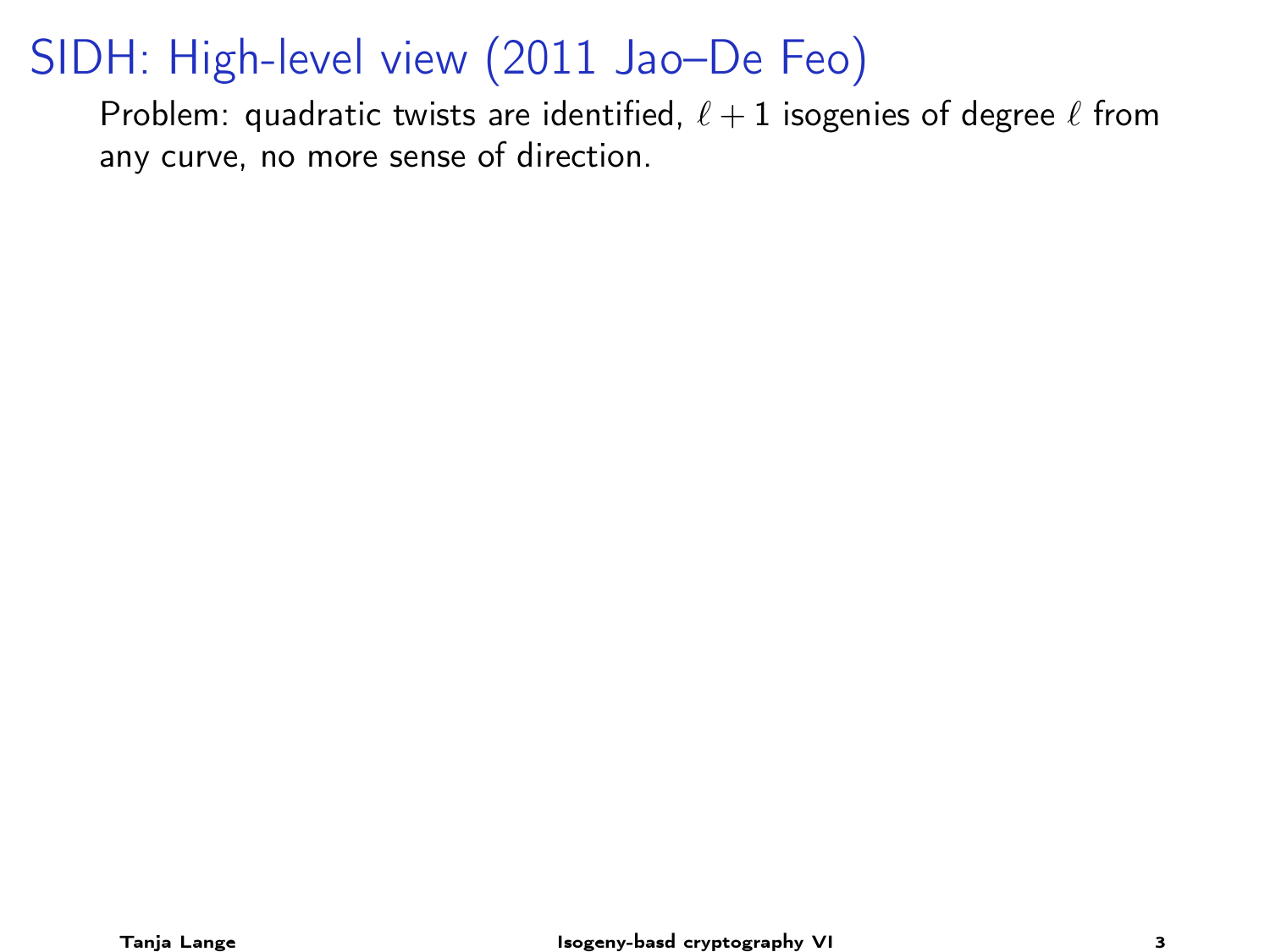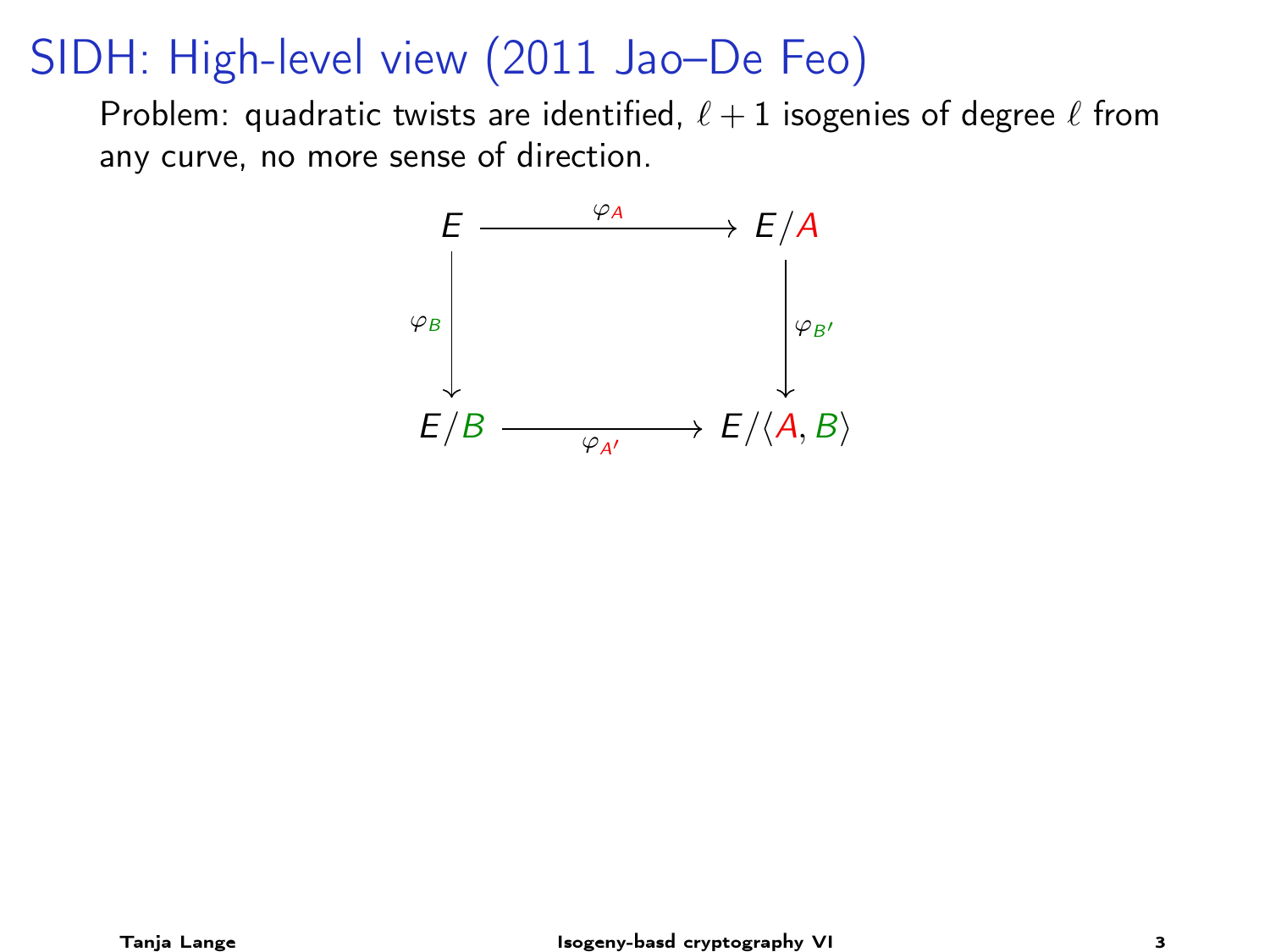Problem: quadratic twists are identified,  $\ell + 1$  isogenies of degree  $\ell$  from any curve, no more sense of direction.



Alice & Bob pick secret subgroups A and B of E.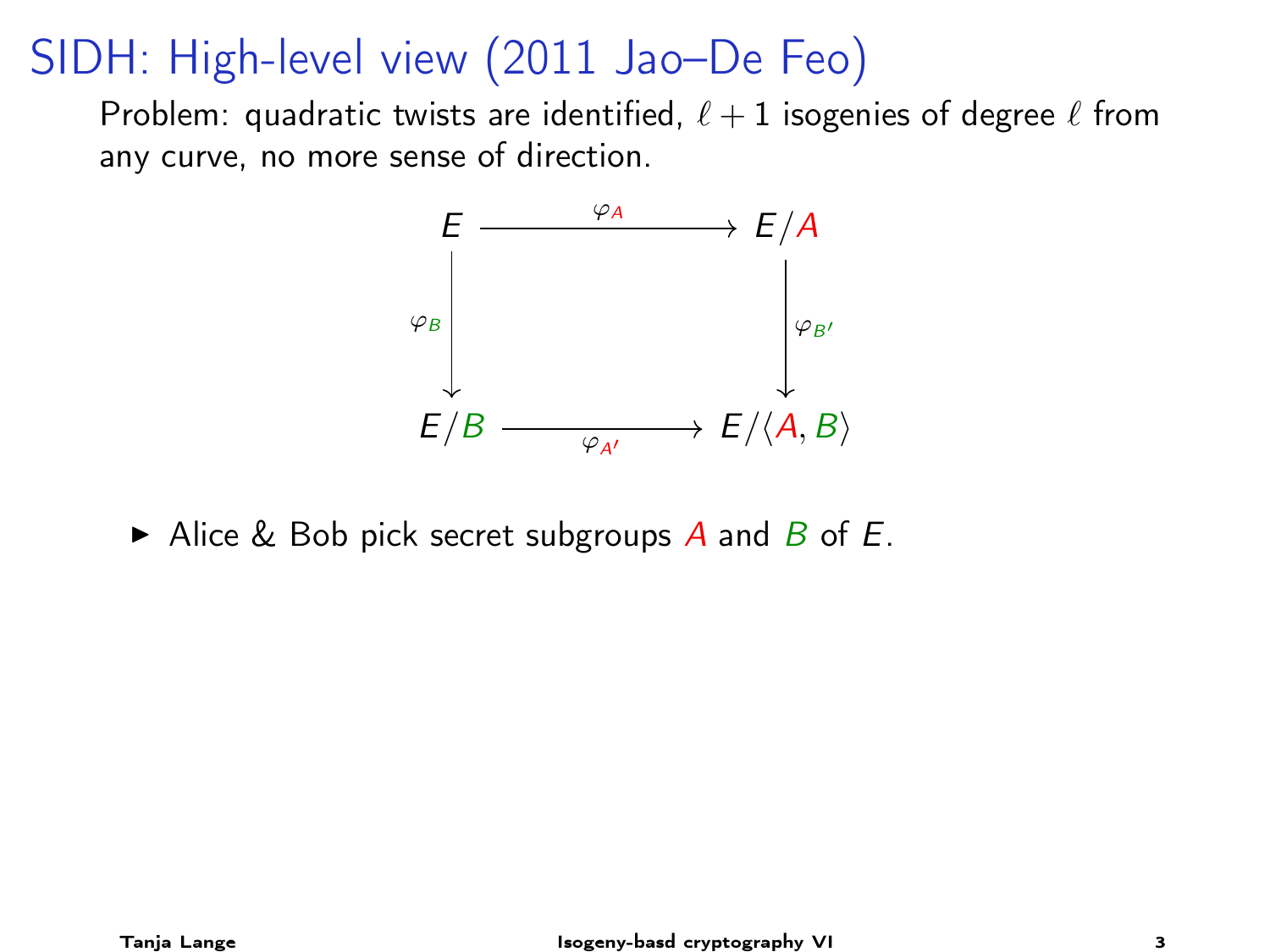

- Alice & Bob pick secret subgroups A and B of E.
- Alice computes  $\varphi_A : E \to E/A$ ; Bob computes  $\varphi_B : E \to E/B$ . (These isogenies correspond to walking on the isogeny graph.)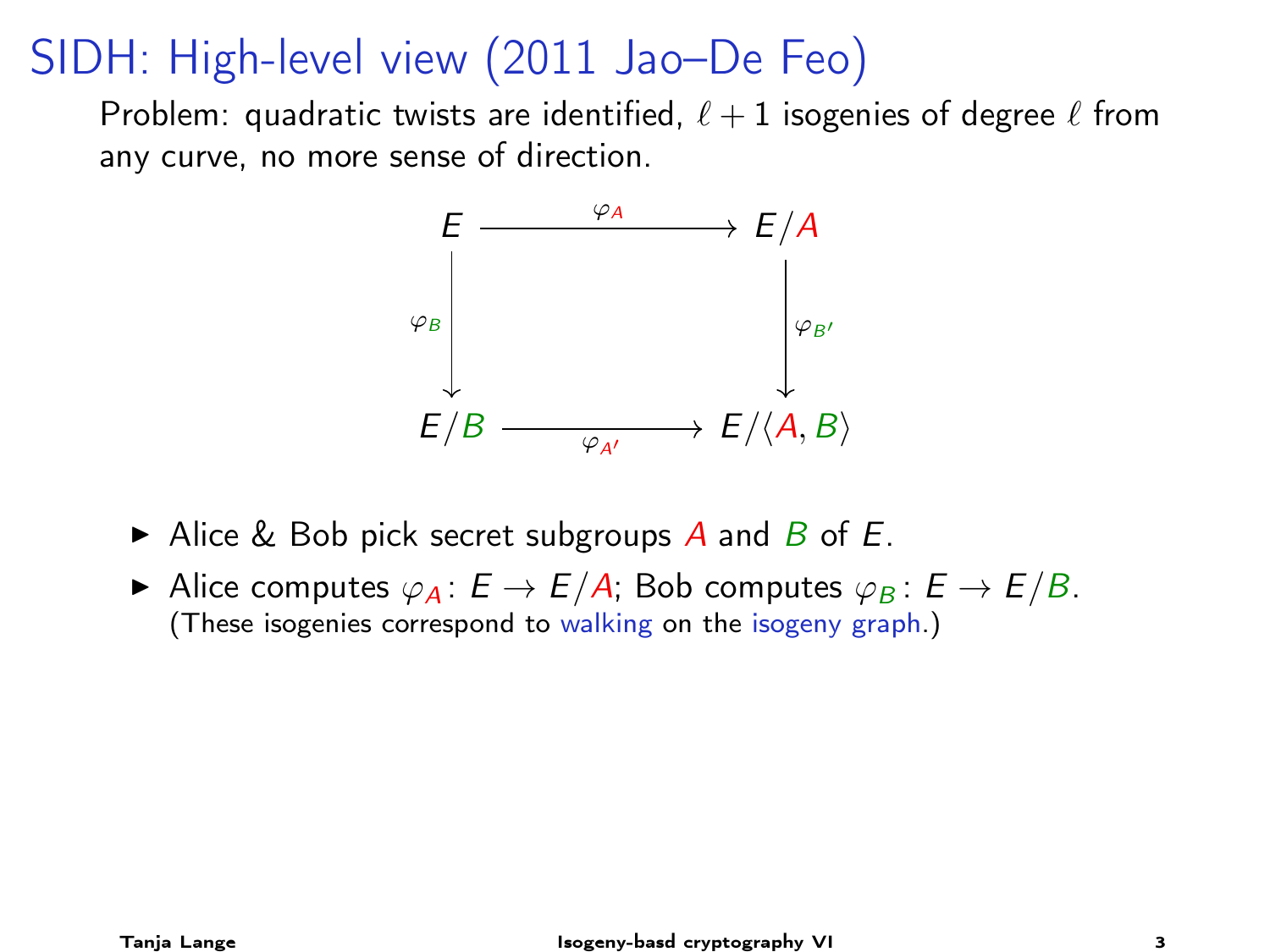

- Alice & Bob pick secret subgroups A and B of E.
- Alice computes  $\varphi_A : E \to E/A$ ; Bob computes  $\varphi_B : E \to E/B$ . (These isogenies correspond to walking on the isogeny graph.)
- Alice and Bob transmit the values  $E/A$  and  $E/B$ .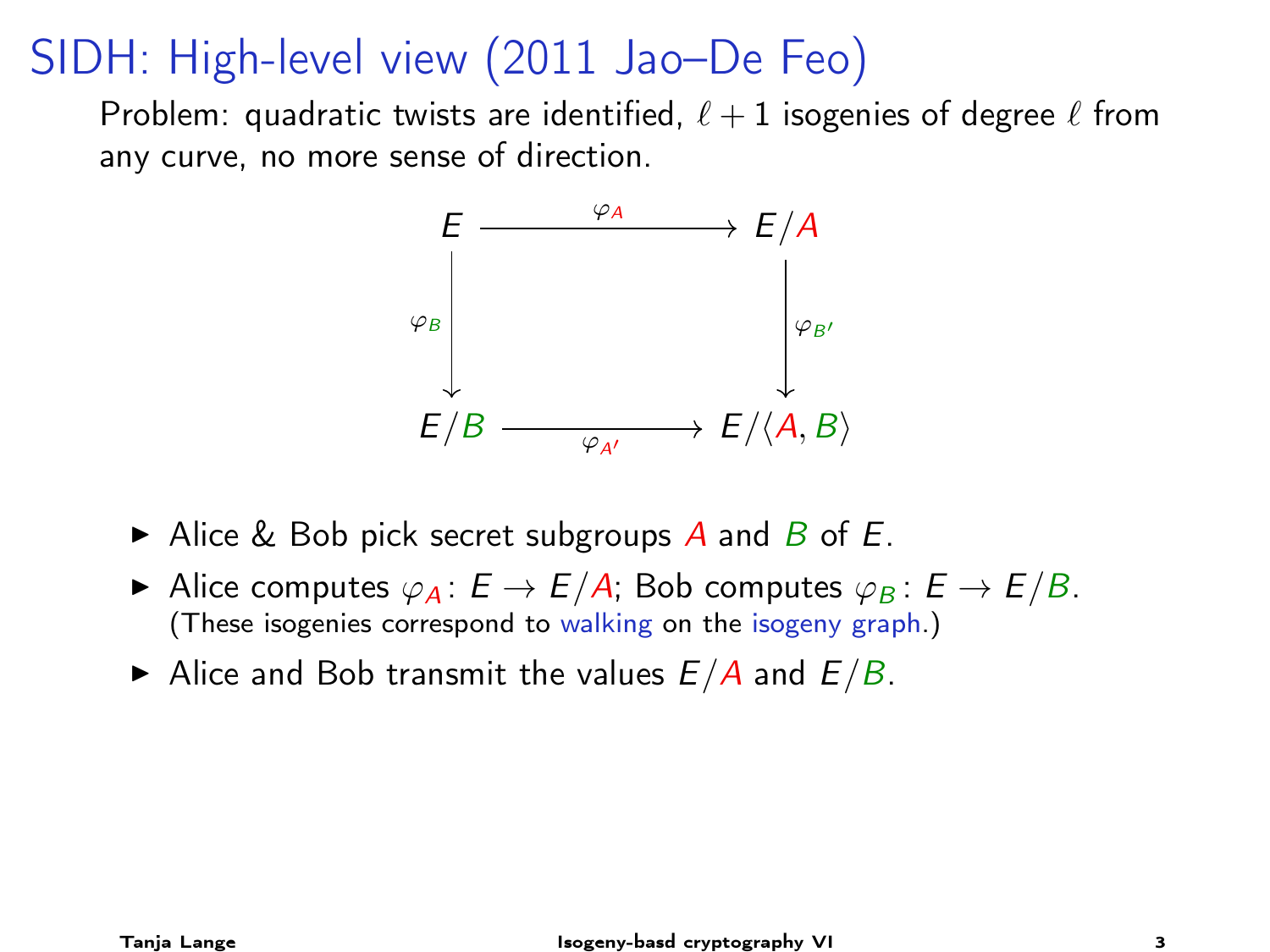

- Alice & Bob pick secret subgroups  $\overline{A}$  and  $\overline{B}$  of  $\overline{E}$ .
- Alice computes  $\varphi_A : E \to E/A$ ; Bob computes  $\varphi_B : E \to E/B$ . (These isogenies correspond to walking on the isogeny graph.)
- Alice and Bob transmit the values  $E/A$  and  $E/B$ .
- Alice <u>somehow</u> obtains  $A' := \varphi_B(A)$ . (Similar for Bob.)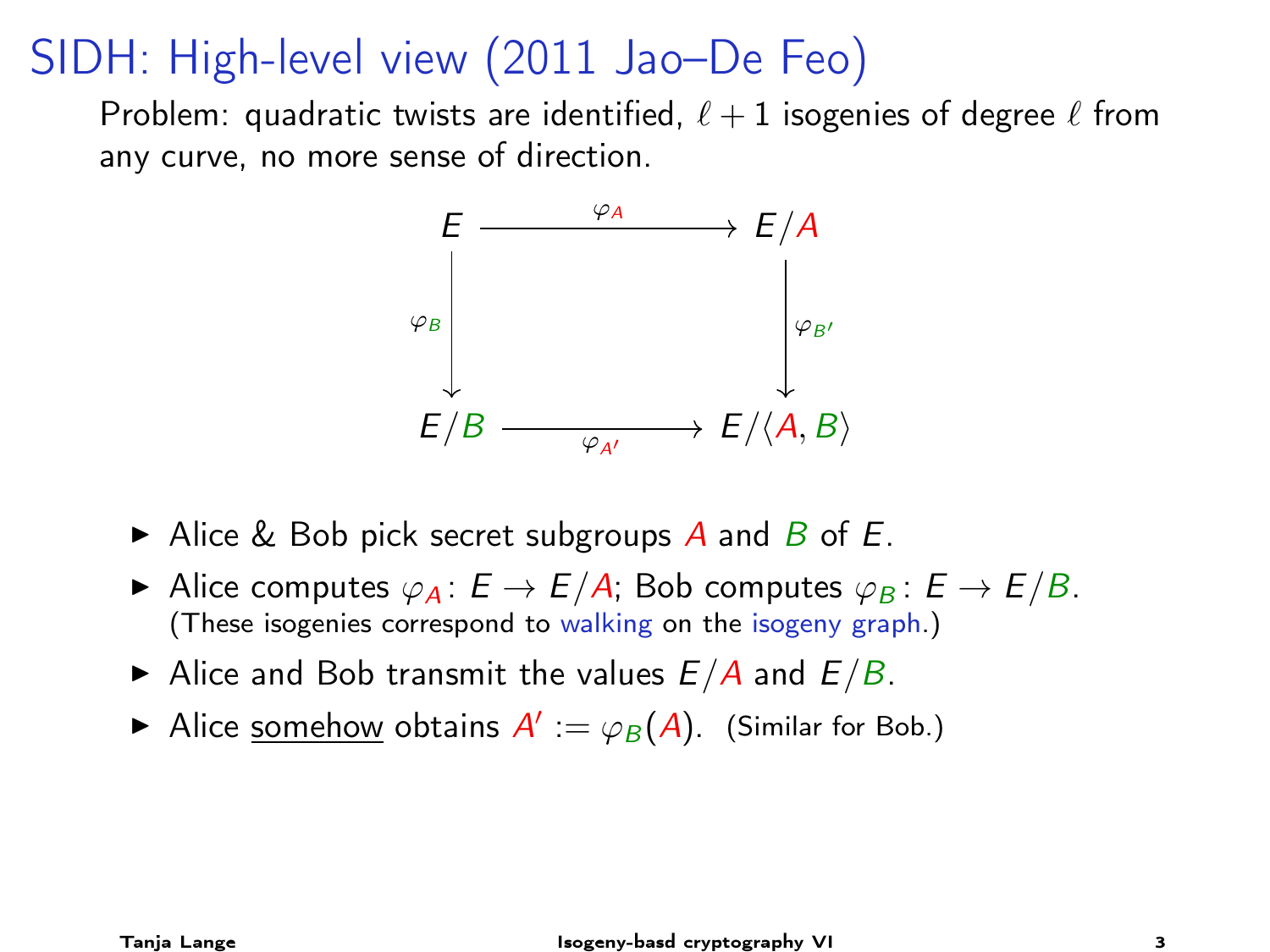Problem: quadratic twists are identified,  $\ell + 1$  isogenies of degree  $\ell$  from any curve, no more sense of direction.



- Alice & Bob pick secret subgroups  $\overline{A}$  and  $\overline{B}$  of  $\overline{E}$ .
- Alice computes  $\varphi_A : E \to E/A$ ; Bob computes  $\varphi_B : E \to E/B$ . (These isogenies correspond to walking on the isogeny graph.)
- Alice and Bob transmit the values  $E/A$  and  $E/B$ .
- Alice <u>somehow</u> obtains  $A' := \varphi_B(A)$ . (Similar for Bob.)
- $\blacktriangleright$  They both compute the shared secret  $(E/B)/A' \cong E/\langle A, B \rangle \cong (E/A)/B'.$
- $\triangleright$  Key is an isomorphism class; make this usable taking *j*-invariant.

#### Tanja Lange Isogeny-basd cryptography VI 3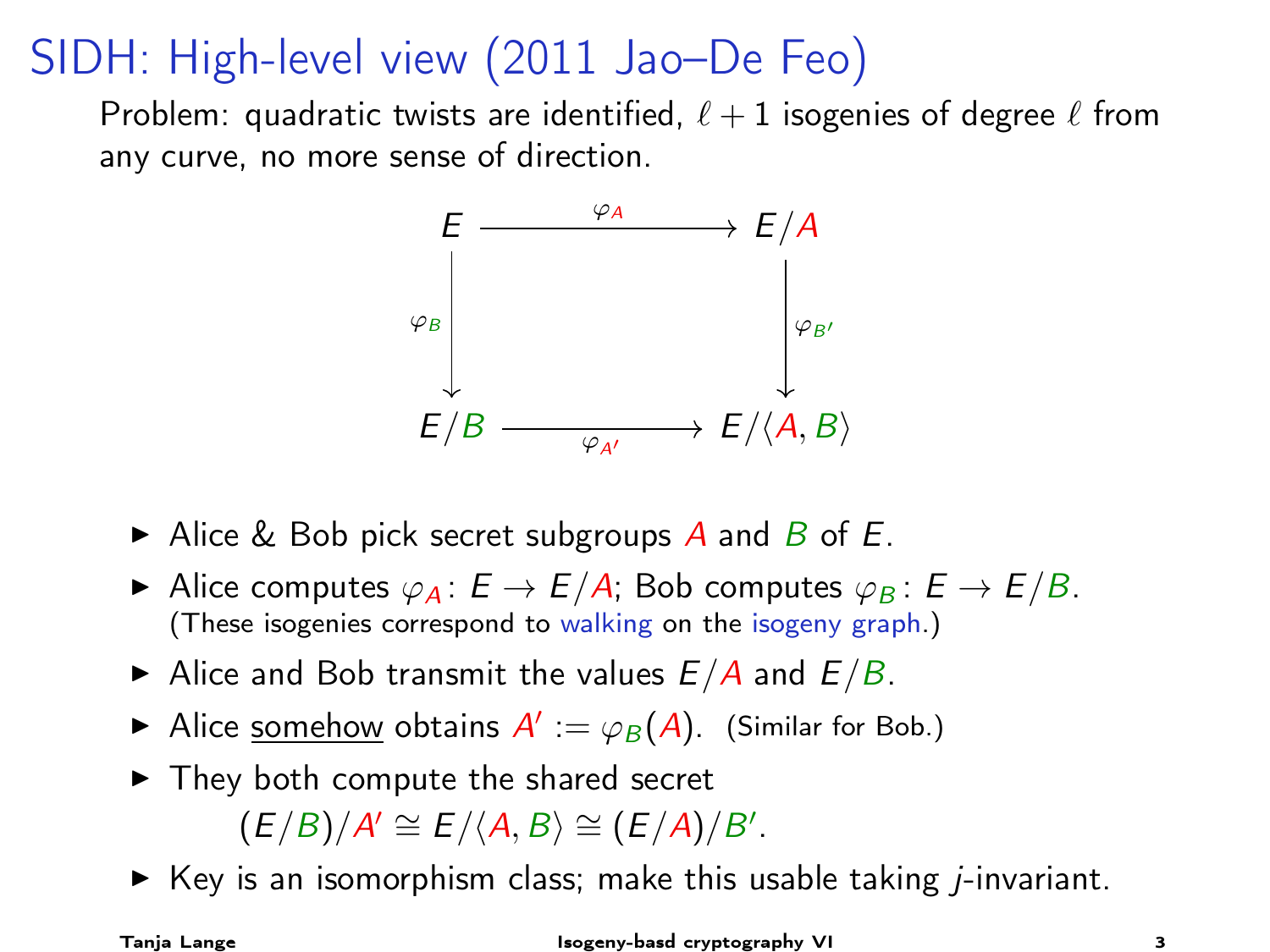# SIDH's auxiliary points

Previous slide: "Alice <u>somehow</u> obtains  $A':=\varphi_B(A)$ ." Alice knows only A, Bob knows only  $\varphi_B$ .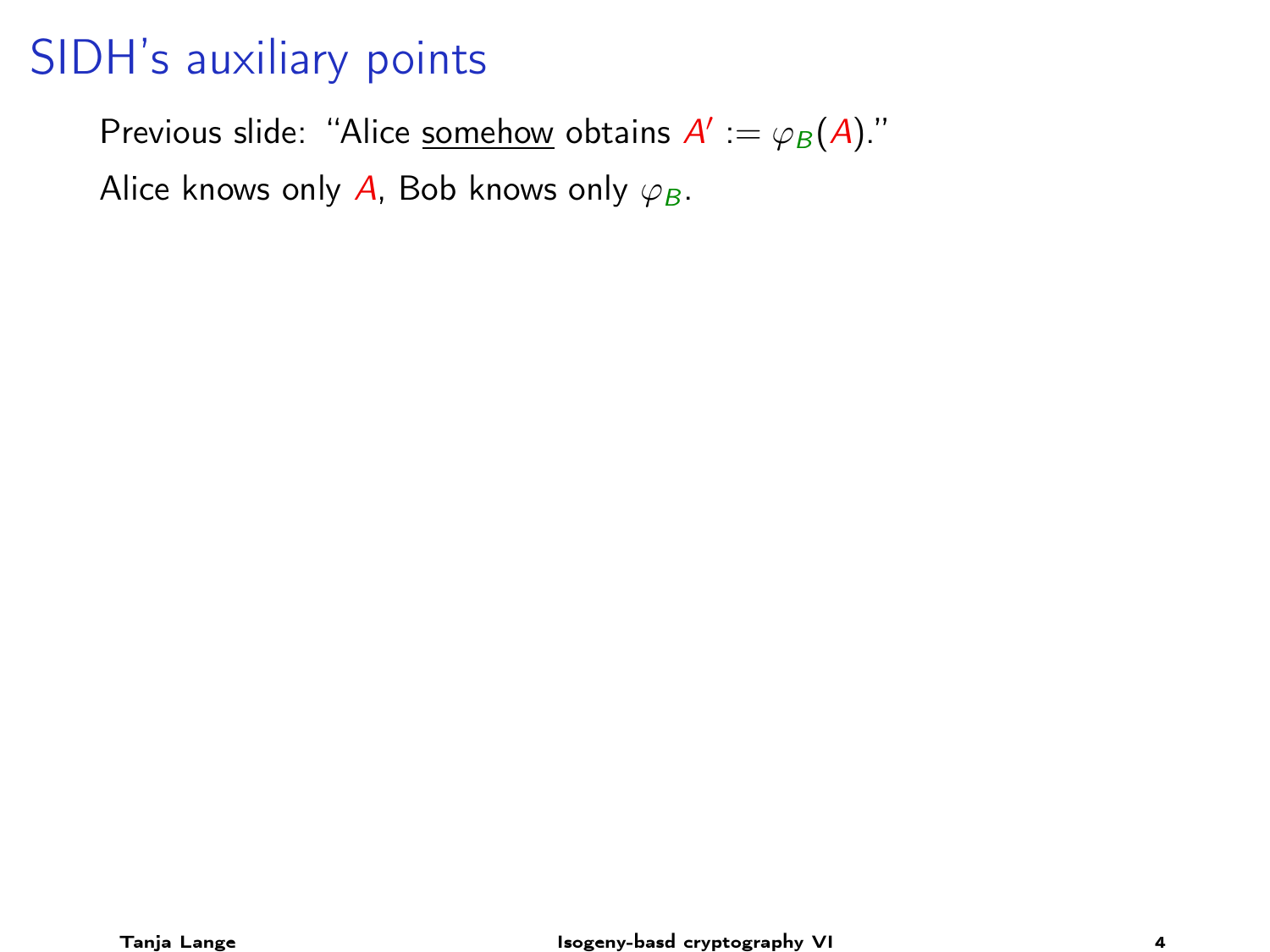### SIDH's auxiliary points

Previous slide: "Alice <u>somehow</u> obtains  $A':=\varphi_B(A)$ ." Alice knows only A, Bob knows only  $\varphi_B$ .

- Alice picks A as  $\langle P + [a]Q \rangle$  for fixed public  $P, Q \in E$ .
- ► Bob includes  $\varphi_B(P)$  and  $\varphi_B(Q)$  in his public key.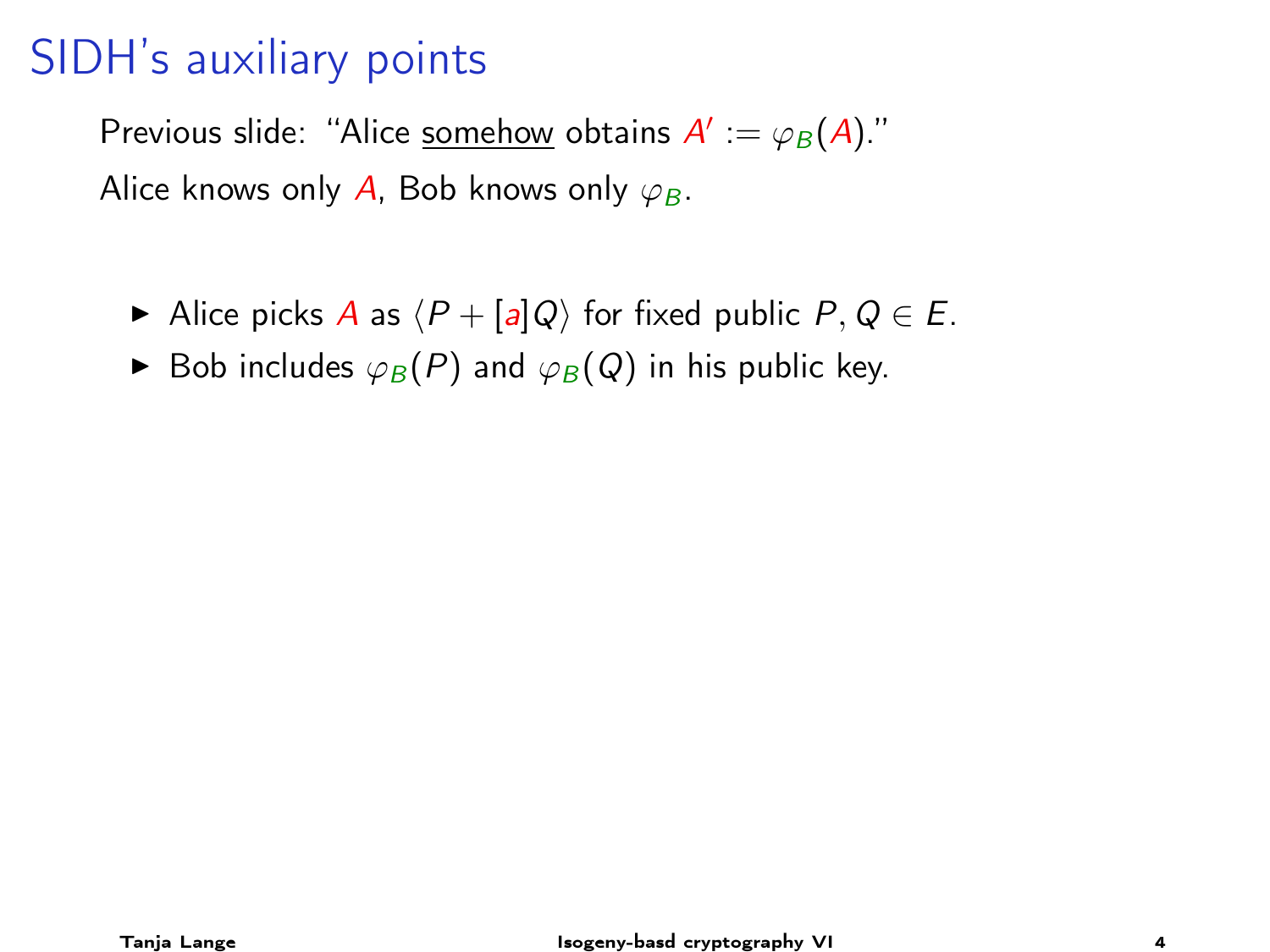#### SIDH's auxiliary points

Previous slide: "Alice <u>somehow</u> obtains  $A':=\varphi_B(A)$ ." Alice knows only A, Bob knows only  $\varphi_B$ .

Solution:  $\varphi_B$  is a group homomorphism!

- Alice picks A as  $\langle P + [a]Q \rangle$  for fixed public  $P, Q \in E$ .
- ► Bob includes  $\varphi_B(P)$  and  $\varphi_B(Q)$  in his public key.
- $\implies$  Now Alice can compute  $A'$  as  $\langle \varphi_B(P) + [a] \varphi_B(Q) \rangle!$



Using images of  $P$  and  $Q$  also lets Alice keep direction in iterative computation of  $\varphi_A$ .

Tanja Lange Isogeny-basd cryptography VI 4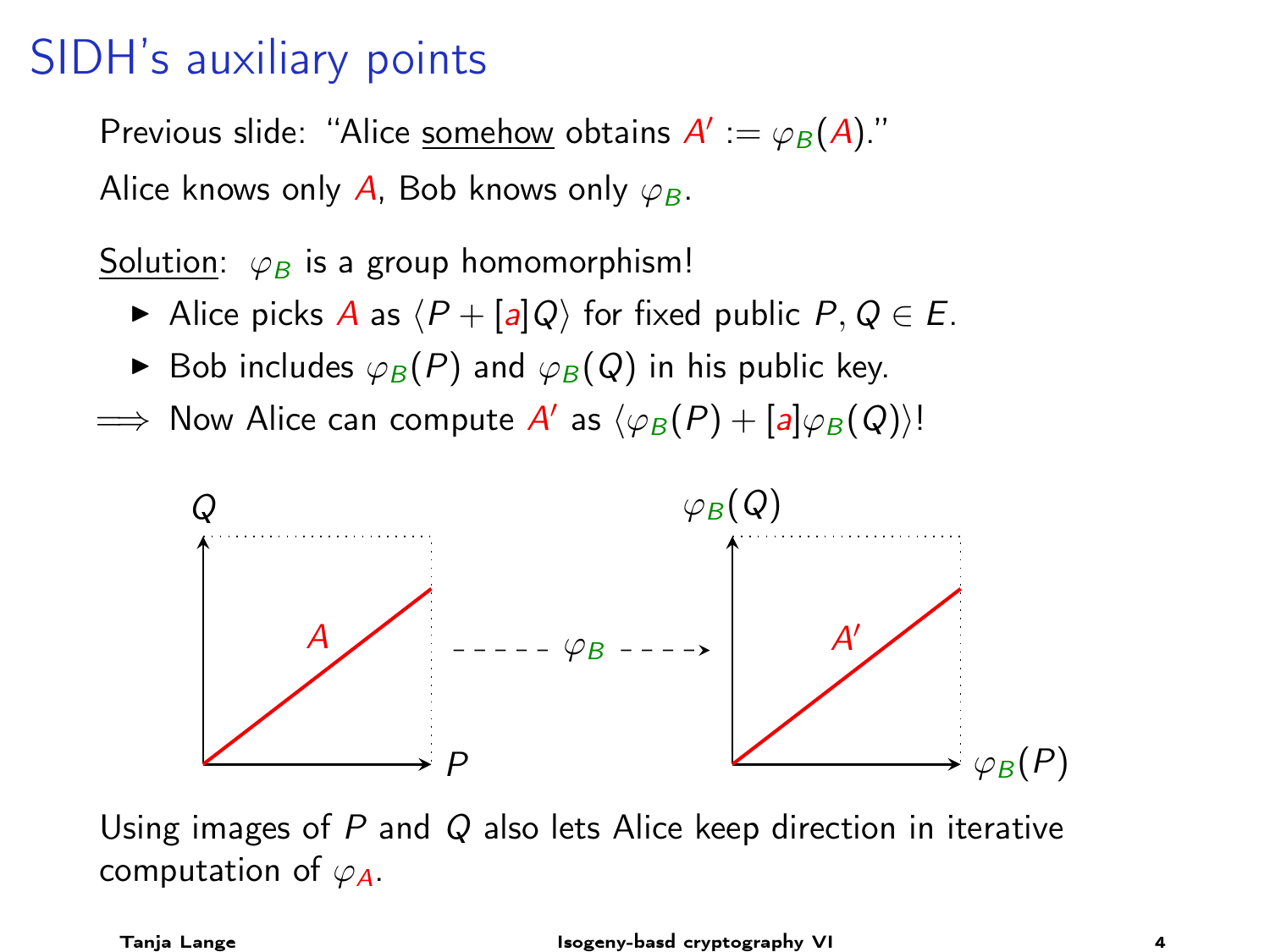# SIDH in one slide

Public parameters:

- ► large prime  $p=2^n3^m-1$ , supersingular  $E/\mathbb{F}_{p^2}$  with  $(p+1)^2$  points.
- bases  $(P, Q)$  and  $(R, S)$  of  $E[2^n]$  and  $E[3^m]$ . Want these points defined over  $\mathbb{F}_{\rho^{\mathbf{2}}}$  for efficiency. Parameter choice ensures this. Recall  $E[\ell] \cong \mathbb{Z}/\ell \times \mathbb{Z}/\ell$ .

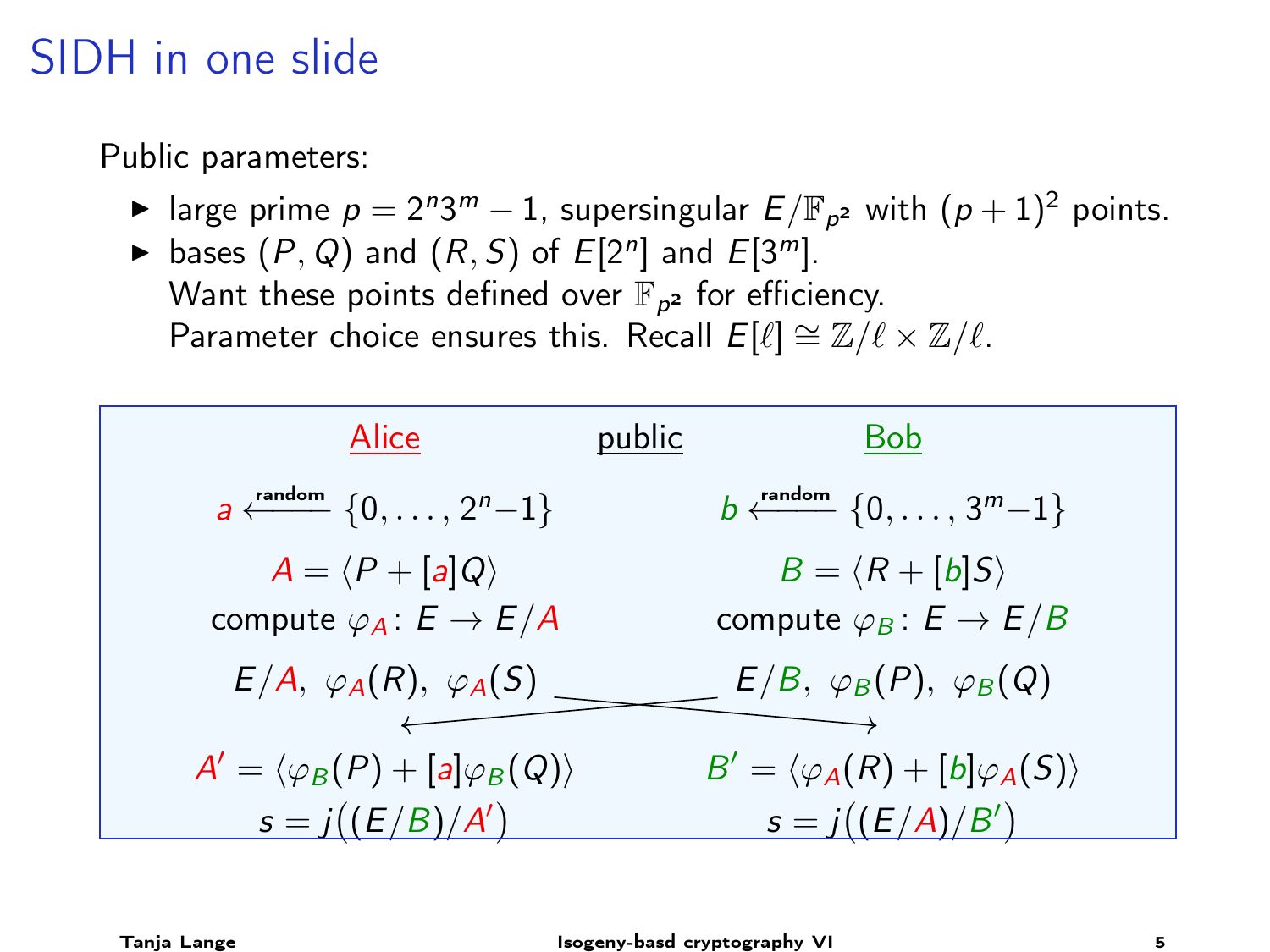▶ In SIDH,  $\#A = 2^n$  and  $\#B = 3^m$  are "crypto-sized" Vélu's formulas take  $\Theta(\#G)$  to compute  $\varphi_G : E \to E/G$ .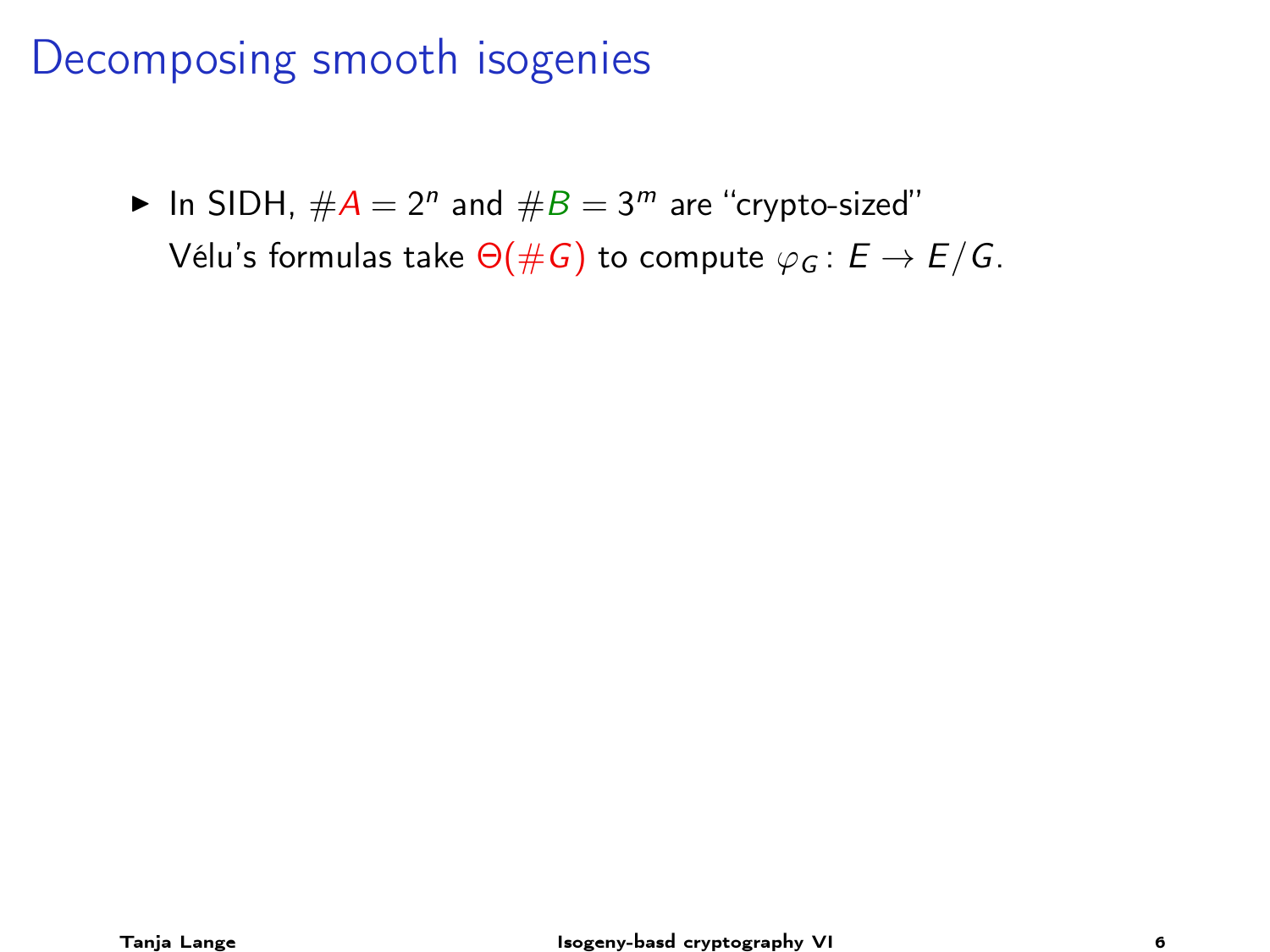- ▶ In SIDH,  $\#A = 2^n$  and  $\#B = 3^m$  are "crypto-sized" Vélu's formulas take  $\Theta(\#G)$  to compute  $\varphi_G : E \to E/G$ .
- !! Evaluate  $\varphi_G$  as a chain of small-degree isogenies: For  $G \cong \mathbb{Z}/\ell^k$ , set ker  $\psi_i = [\ell^{k-i}](\psi_{i-1} \circ \cdots \circ \psi_1)(G)$ .

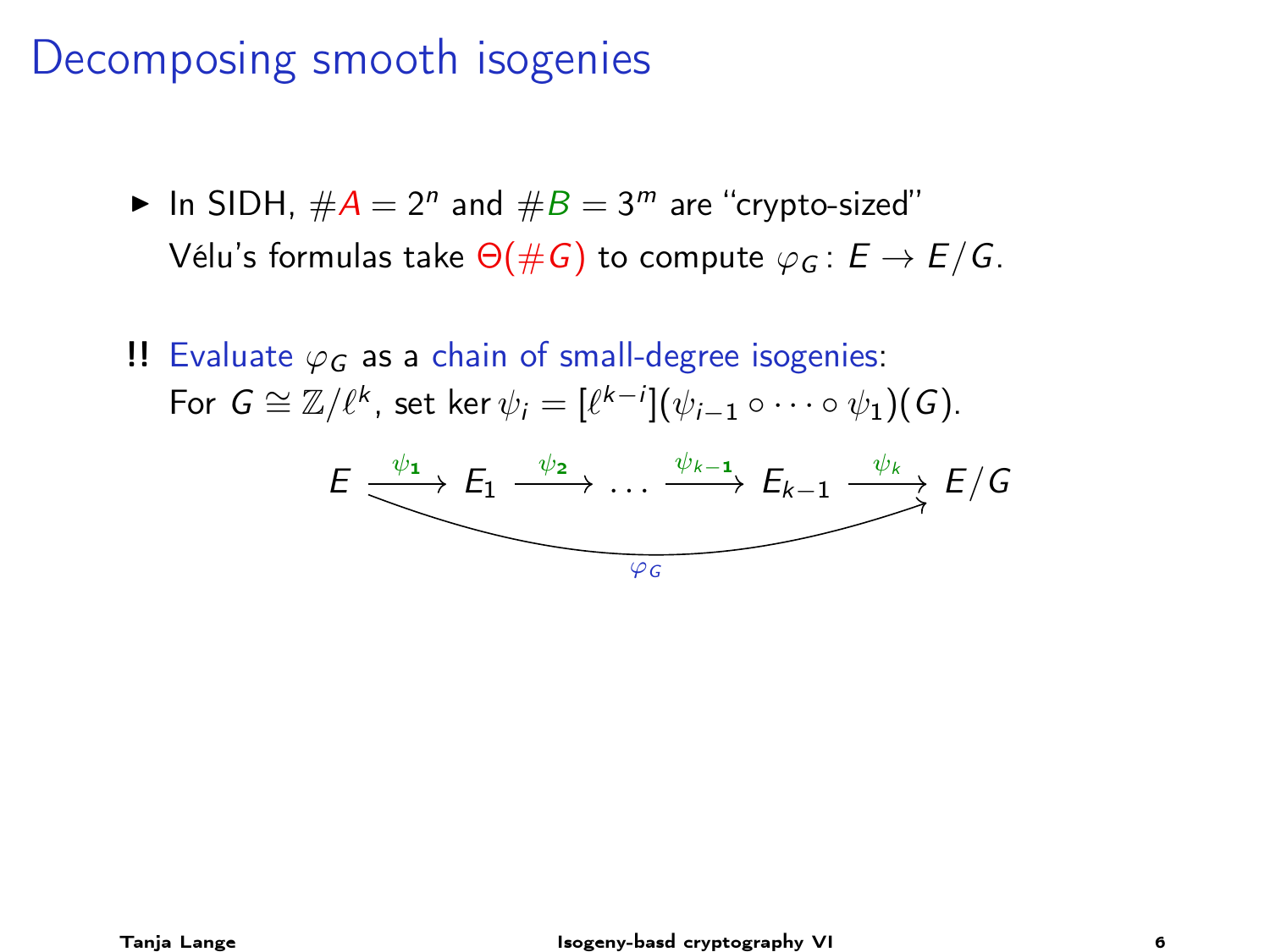- ▶ In SIDH,  $\#A = 2^n$  and  $\#B = 3^m$  are "crypto-sized" Vélu's formulas take  $\Theta(\#G)$  to compute  $\varphi_G : E \to E/G$ .
- !! Evaluate  $\varphi_G$  as a chain of small-degree isogenies: For  $G \cong \mathbb{Z}/\ell^k$ , set ker  $\psi_i = [\ell^{k-i}](\psi_{i-1} \circ \cdots \circ \psi_1)(G)$ .



 $\rightsquigarrow$  Complexity:  $O(k^2 \cdot \ell)$ . Exponentially smaller than  $\ell^k!$ "Optimal strategy" improves this to  $O(k \log k \cdot \ell)$ .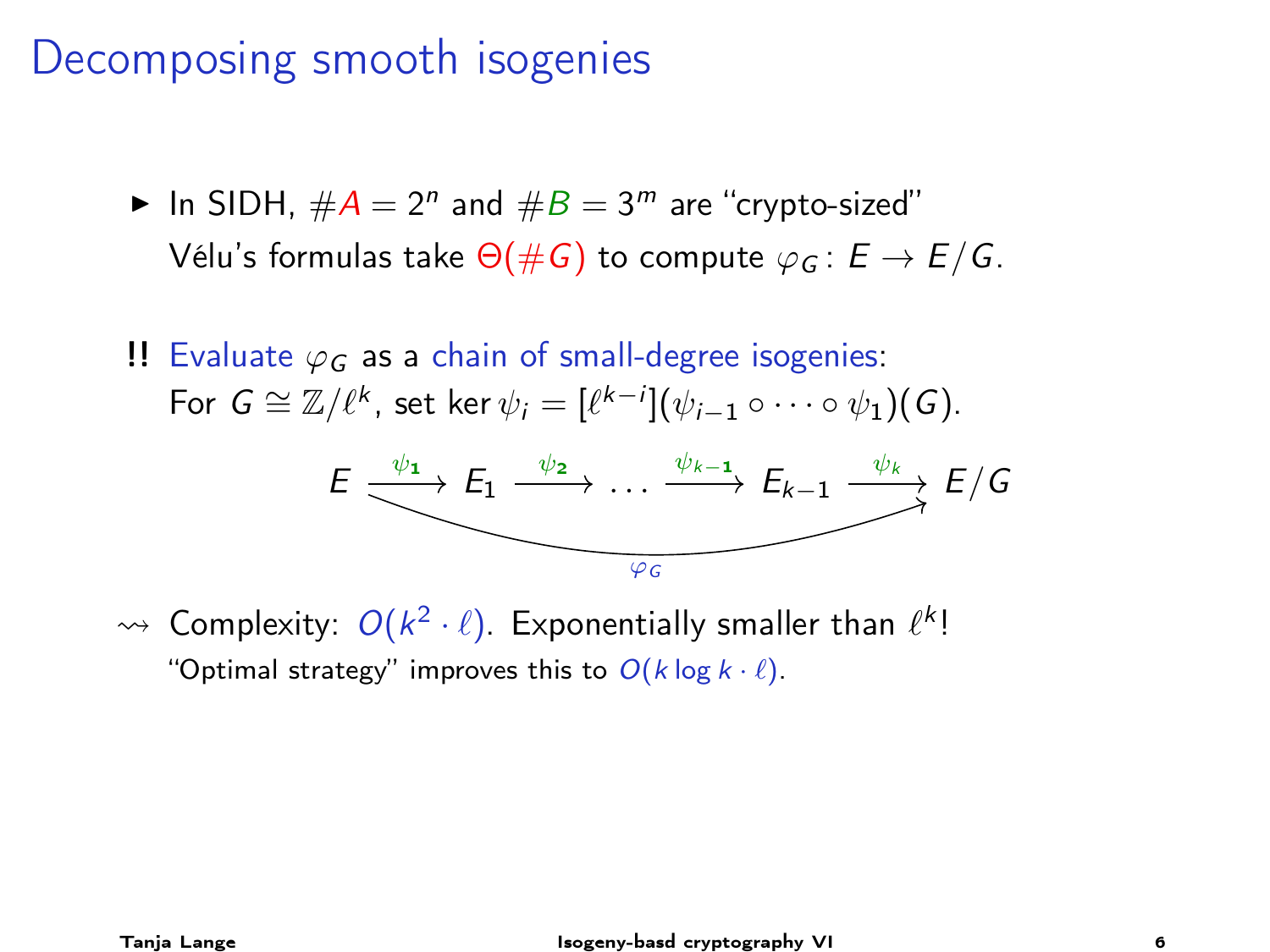- ▶ In SIDH,  $\#A = 2^n$  and  $\#B = 3^m$  are "crypto-sized" Vélu's formulas take  $\Theta(\#G)$  to compute  $\varphi_G : E \to E/G$ .
- !! Evaluate  $\varphi_G$  as a chain of small-degree isogenies: For  $G \cong \mathbb{Z}/\ell^k$ , set ker  $\psi_i = [\ell^{k-i}](\psi_{i-1} \circ \cdots \circ \psi_1)(G)$ .



- $\rightsquigarrow$  Complexity:  $O(k^2 \cdot \ell)$ . Exponentially smaller than  $\ell^k!$ "Optimal strategy" improves this to  $O(k \log k \cdot \ell)$ .
- ▶ BTW: The choice of  $p$  makes sure everything stays over  $\mathbb{F}_{p^2}$ .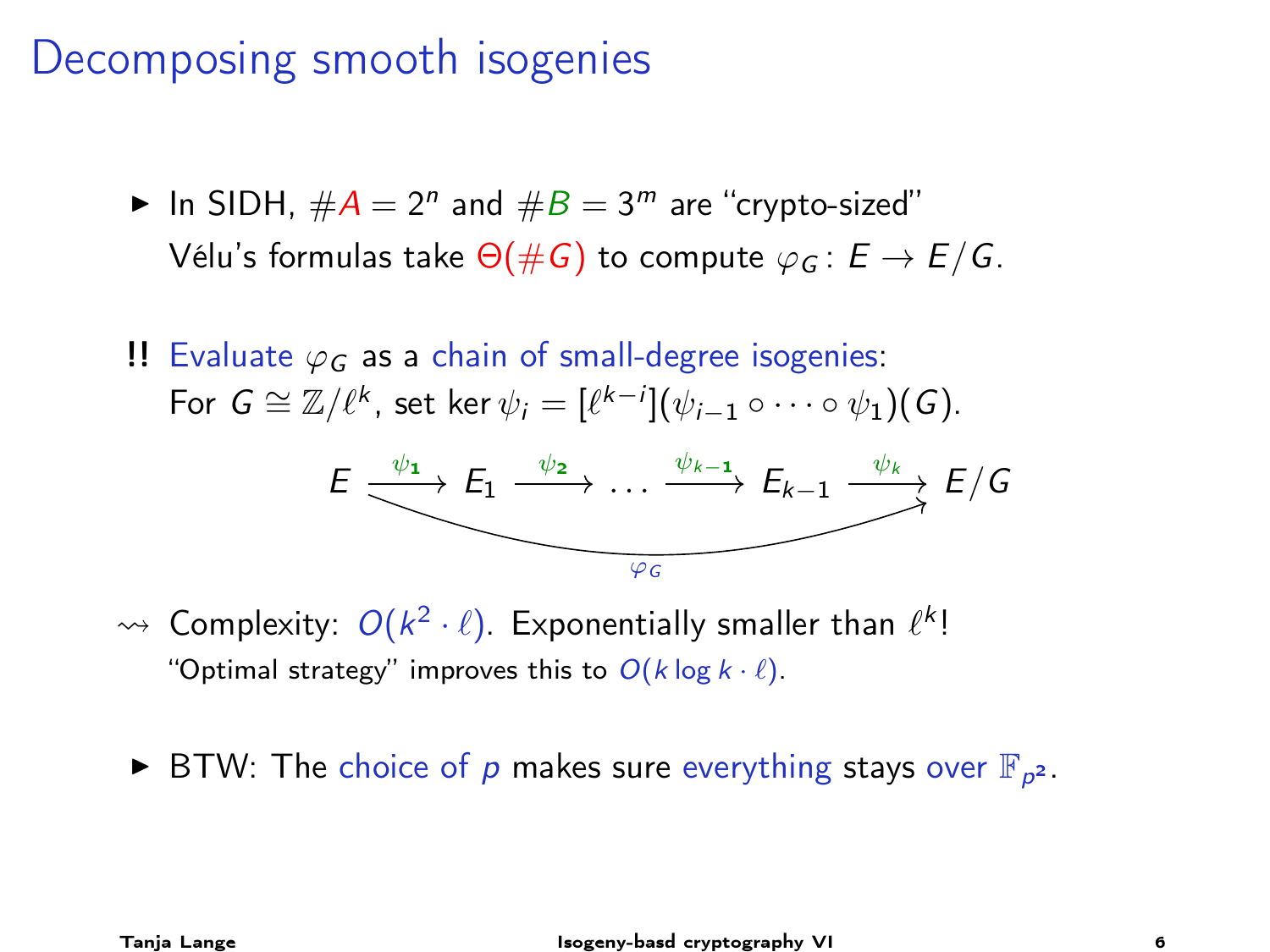# Security of SIDH

The SIDH graph has size  $\lfloor p/12 \rfloor + \varepsilon$ . Each secret isogeny  $\varphi_A$ ,  $\varphi_B$  is a walk of about  $\log p/2$  steps. Alice & Bob can choose from about  $\sqrt{p}$  secret keys each, so their keys are in small corners of the key space.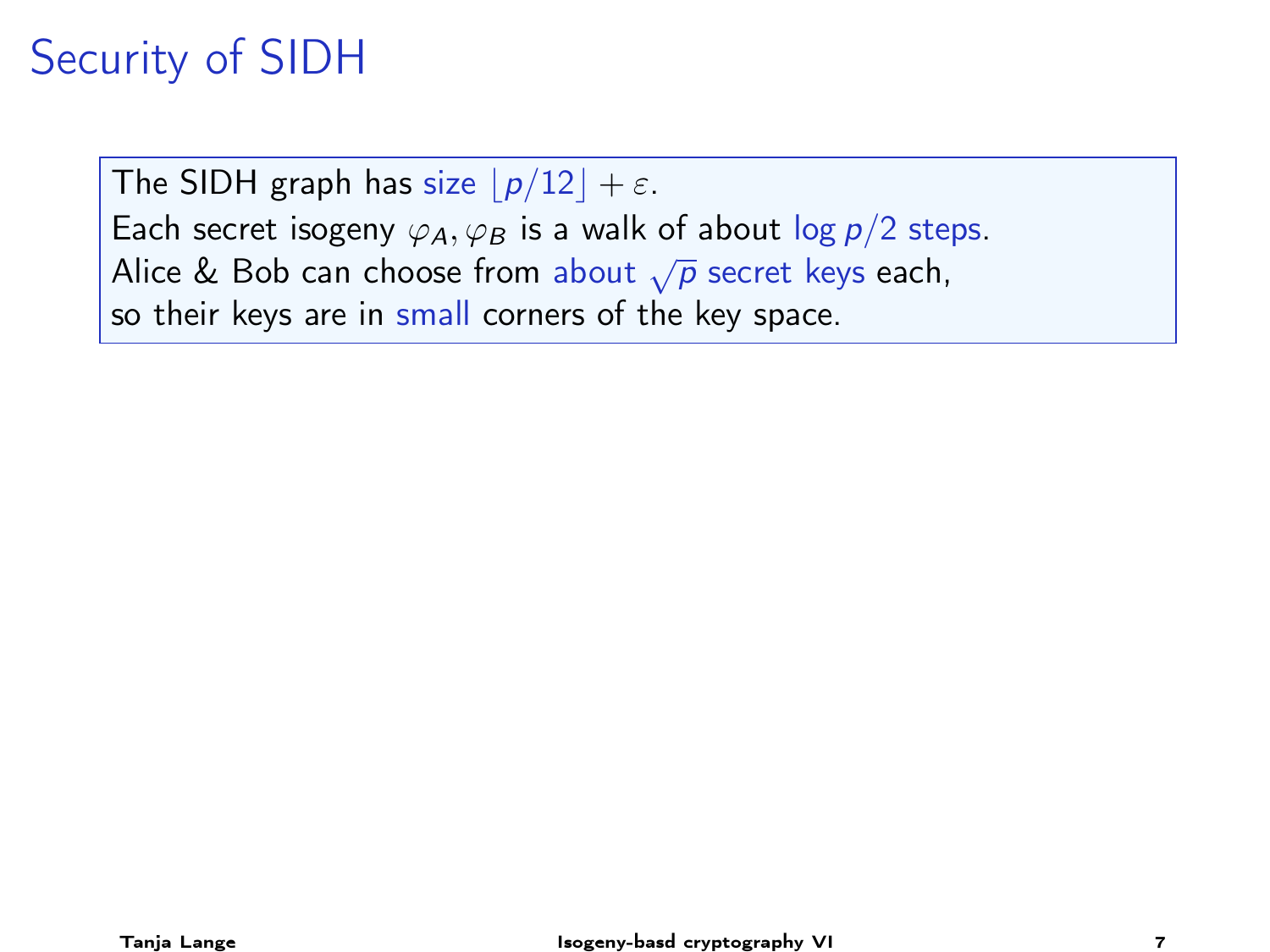# Security of SIDH

The SIDH graph has size  $\lfloor p/12 \rfloor + \varepsilon$ . Each secret isogeny  $\varphi_A$ ,  $\varphi_B$  is a walk of about log  $p/2$  steps. Alice & Bob can choose from about  $\sqrt{p}$  secret keys each, so their keys are in small corners of the key space.

Classical attacks:

- $\triangleright$  Cannot reuse keys without extra caution. (next slide)
- $\blacktriangleright$  Meet-in-the-middle:  $\tilde{\mathcal{O}}(p^{1/4})$  time & space.
- ► Collision finding:  $\tilde{\mathcal{O}}(p^{3/8}/\sqrt{memory}/cores)$ .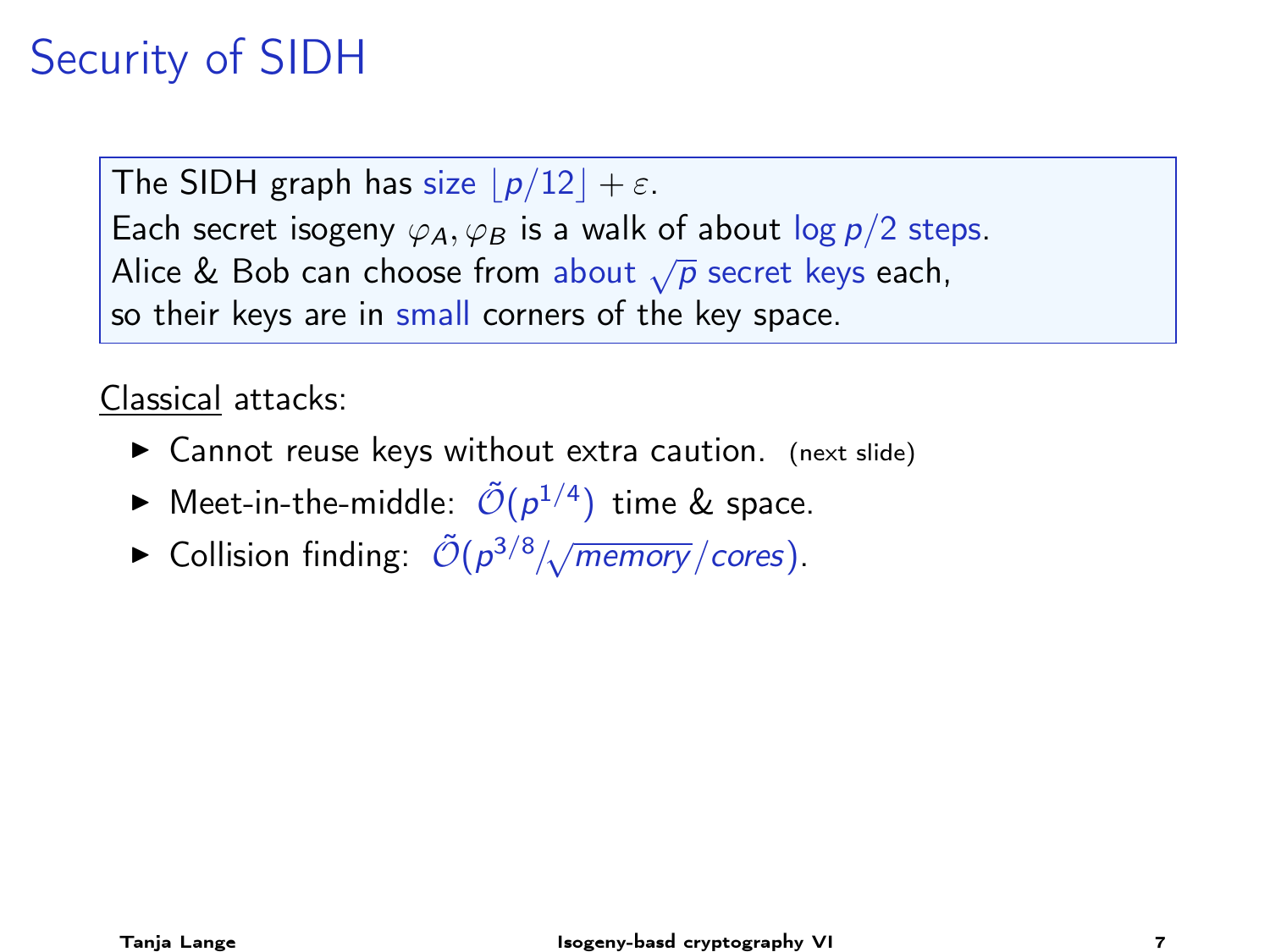# Security of SIDH

The SIDH graph has size  $\lfloor p/12 \rfloor + \varepsilon$ . Each secret isogeny  $\varphi_A$ ,  $\varphi_B$  is a walk of about log  $p/2$  steps. Alice & Bob can choose from about  $\sqrt{p}$  secret keys each, so their keys are in small corners of the key space.

Classical attacks:

- $\triangleright$  Cannot reuse keys without extra caution. (next slide)
- $\blacktriangleright$  Meet-in-the-middle:  $\tilde{\mathcal{O}}(p^{1/4})$  time & space.
- ► Collision finding:  $\tilde{\mathcal{O}}(p^{3/8}/\sqrt{memory}/cores)$ .

Quantum attacks:

► Claw finding: claimed  $\tilde{\mathcal{O}}(p^{1/6})$ . 2019 Jaques–Schank:  $\tilde{\mathcal{O}}(p^{1/4})$ : "An adversary with enough quantum memory to run Tani's algorithm with the query-optimal parameters could break SIKE faster by using

the classical control hardware to run van Oorschot–Wiener."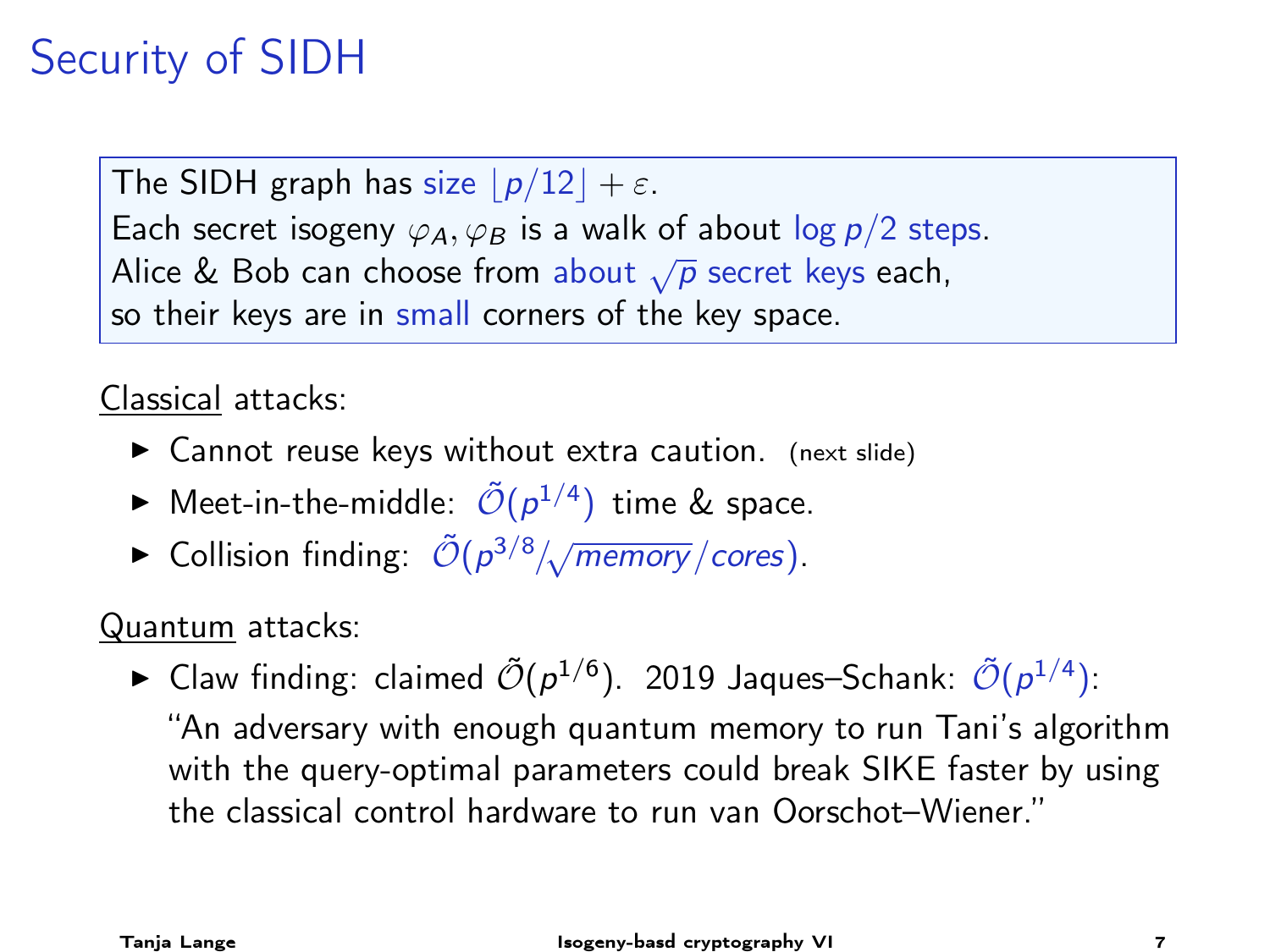$\blacktriangleright$  Recall: Bob sends  $P' = \varphi_B(P)$  and  $Q' = \varphi_B(Q)$  to Alice. She computes  $A' = \langle P' + [a]Q' \rangle$  and, from that, obtains s.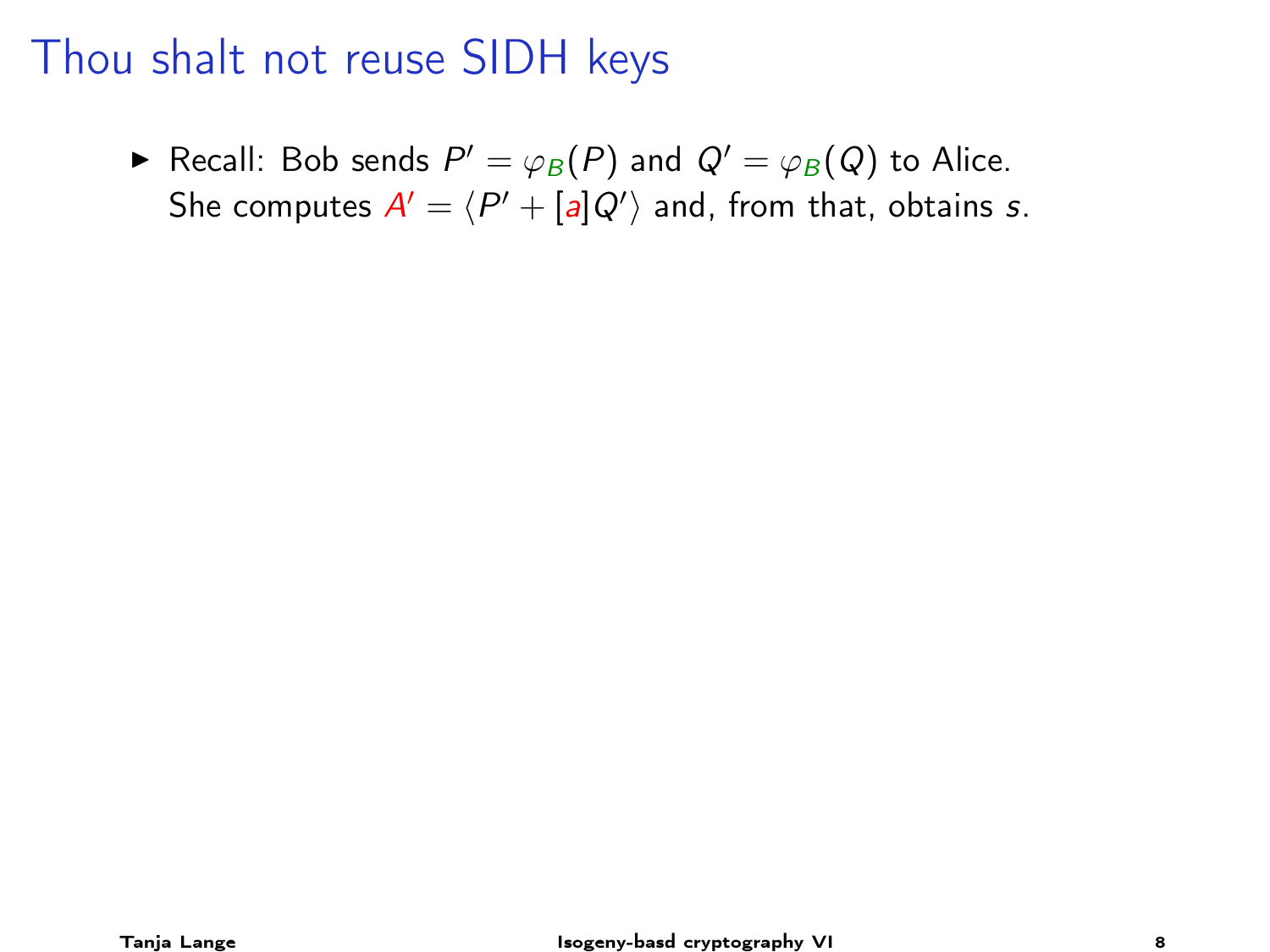- $\blacktriangleright$  Recall: Bob sends  $P' = \varphi_B(P)$  and  $Q' = \varphi_B(Q)$  to Alice. She computes  $A' = \langle P' + [a]Q' \rangle$  and, from that, obtains s.
- ► Bob cheats and sends  $Q'' = Q' + [2^{n-1}]P'$  instead of  $Q'$ . Alice computes  $A'' = \langle P' + [a]Q'' \rangle$ .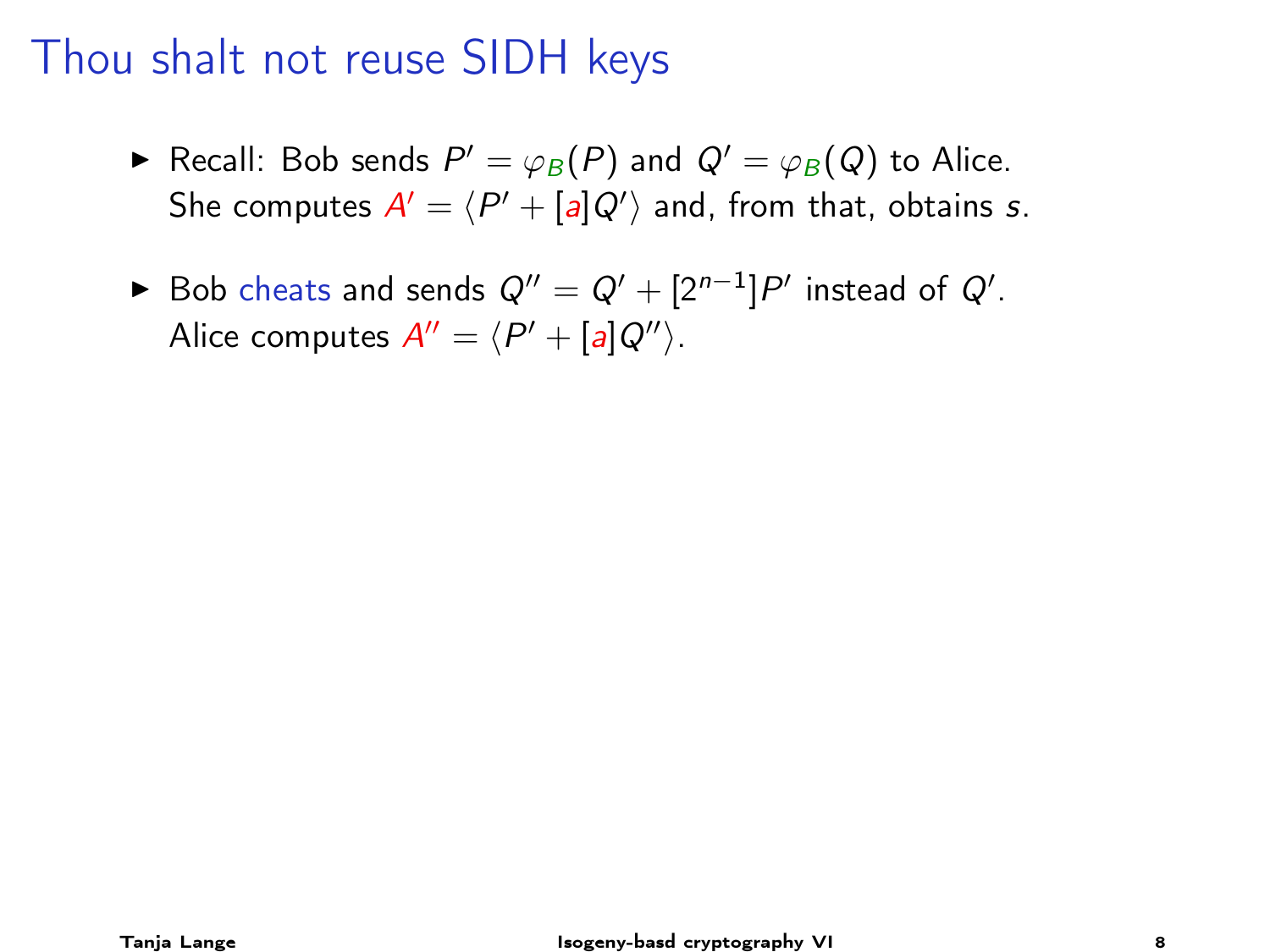- $\blacktriangleright$  Recall: Bob sends  $P' = \varphi_B(P)$  and  $Q' = \varphi_B(Q)$  to Alice. She computes  $A' = \langle P' + [a]Q' \rangle$  and, from that, obtains s.
- ► Bob cheats and sends  $Q'' = Q' + [2^{n-1}]P'$  instead of  $Q'$ . Alice computes  $A'' = \langle P' + [a]Q'' \rangle$ . If  $a = 2u$  :  $[a]Q'' = [a]Q' + [u][2<sup>n</sup>]P$  $\mathcal{O}' = [a]Q'.$ If  $a = 2u+1$ :  $[a]Q'' = [a]Q' + [u][2<sup>n</sup>]P' + [2<sup>n-1</sup>]P' = [a]Q' + [2<sup>n-1</sup>]P'.$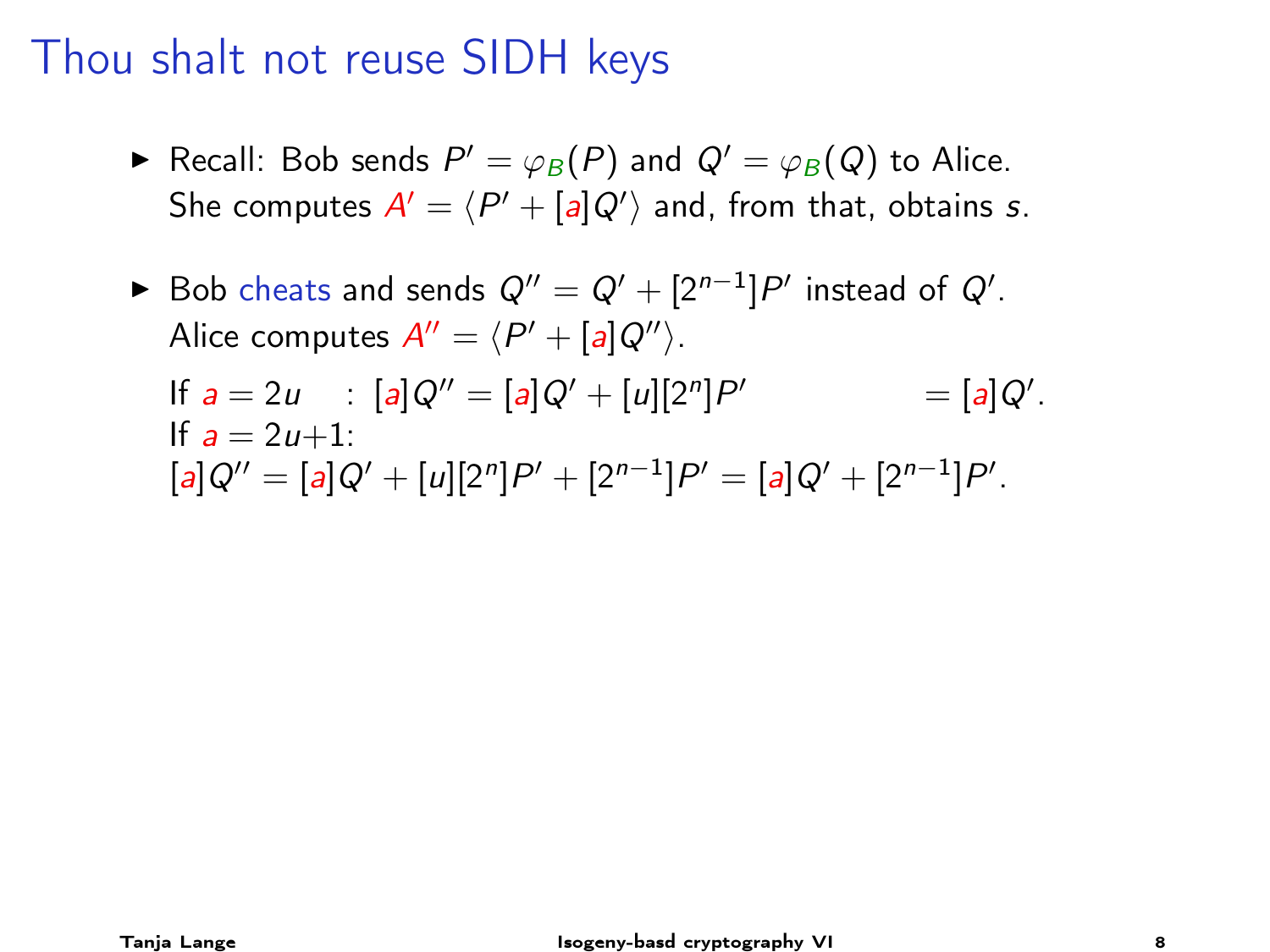- $\blacktriangleright$  Recall: Bob sends  $P' = \varphi_B(P)$  and  $Q' = \varphi_B(Q)$  to Alice. She computes  $A' = \langle P' + [a]Q' \rangle$  and, from that, obtains s.
- ► Bob cheats and sends  $Q'' = Q' + [2^{n-1}]P'$  instead of  $Q'$ . Alice computes  $A'' = \langle P' + [a]Q'' \rangle$ . If  $a = 2u$  :  $[a]Q'' = [a]Q' + [u][2<sup>n</sup>]P$  $\mathcal{O}' = [a]Q'.$ If  $a = 2u+1$ :  $[a]Q'' = [a]Q' + [u][2<sup>n</sup>]P' + [2<sup>n-1</sup>]P' = [a]Q' + [2<sup>n-1</sup>]P'.$

 $\implies$  Bob learns the parity of a.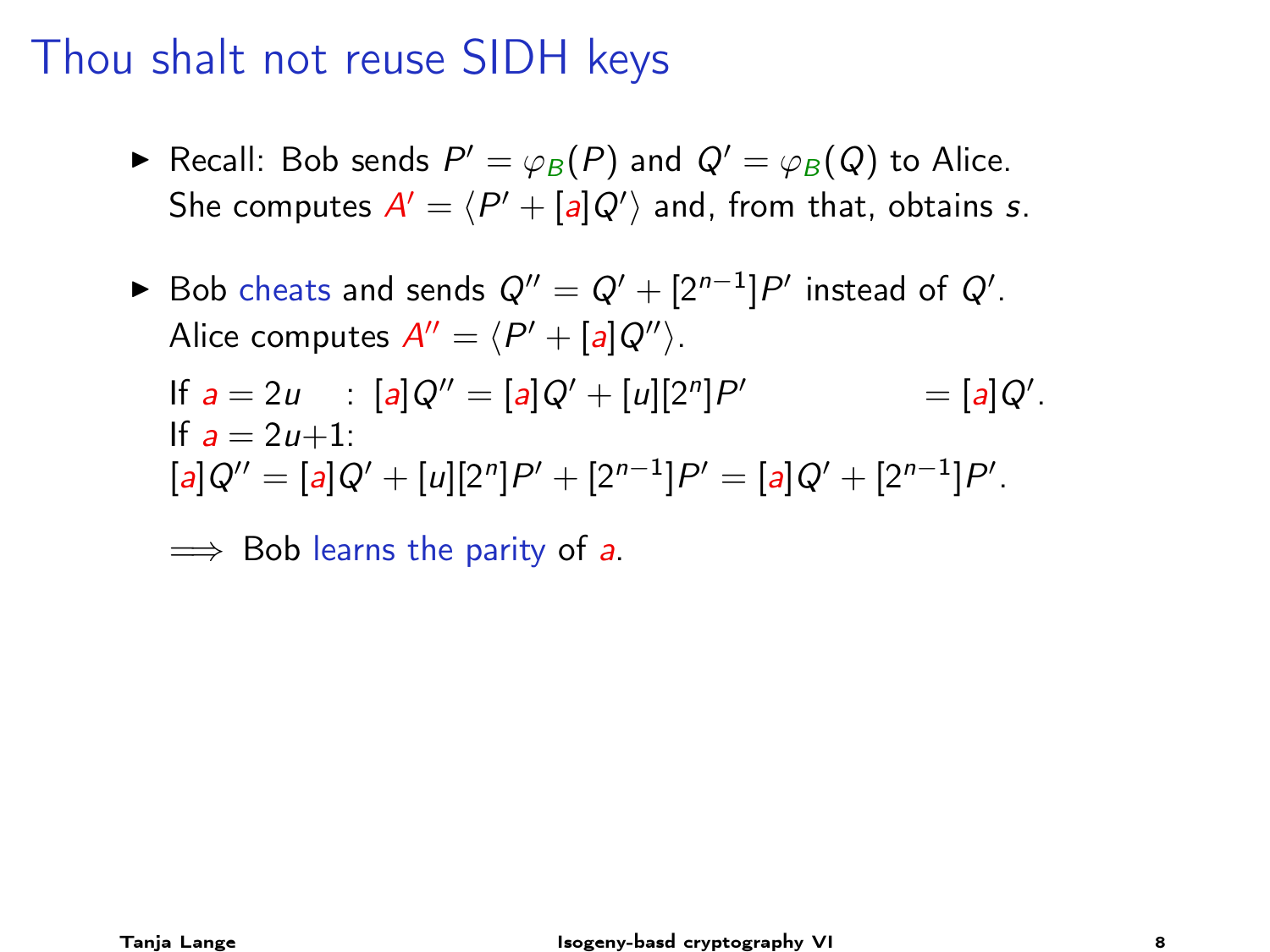- $\blacktriangleright$  Recall: Bob sends  $P' = \varphi_B(P)$  and  $Q' = \varphi_B(Q)$  to Alice. She computes  $A' = \langle P' + [a]Q' \rangle$  and, from that, obtains s.
- ► Bob cheats and sends  $Q'' = Q' + [2^{n-1}]P'$  instead of  $Q'$ . Alice computes  $A'' = \langle P' + [a]Q'' \rangle$ . If  $a = 2u$  :  $[a]Q'' = [a]Q' + [u][2<sup>n</sup>]P$  $\mathcal{O}' = [a]Q'.$ If  $a = 2u+1$ :  $[a]Q'' = [a]Q' + [u][2<sup>n</sup>]P' + [2<sup>n-1</sup>]P' = [a]Q' + [2<sup>n-1</sup>]P'.$

 $\implies$  Bob learns the parity of a.

Similarly, he can completely recover a in  $O(n)$  queries.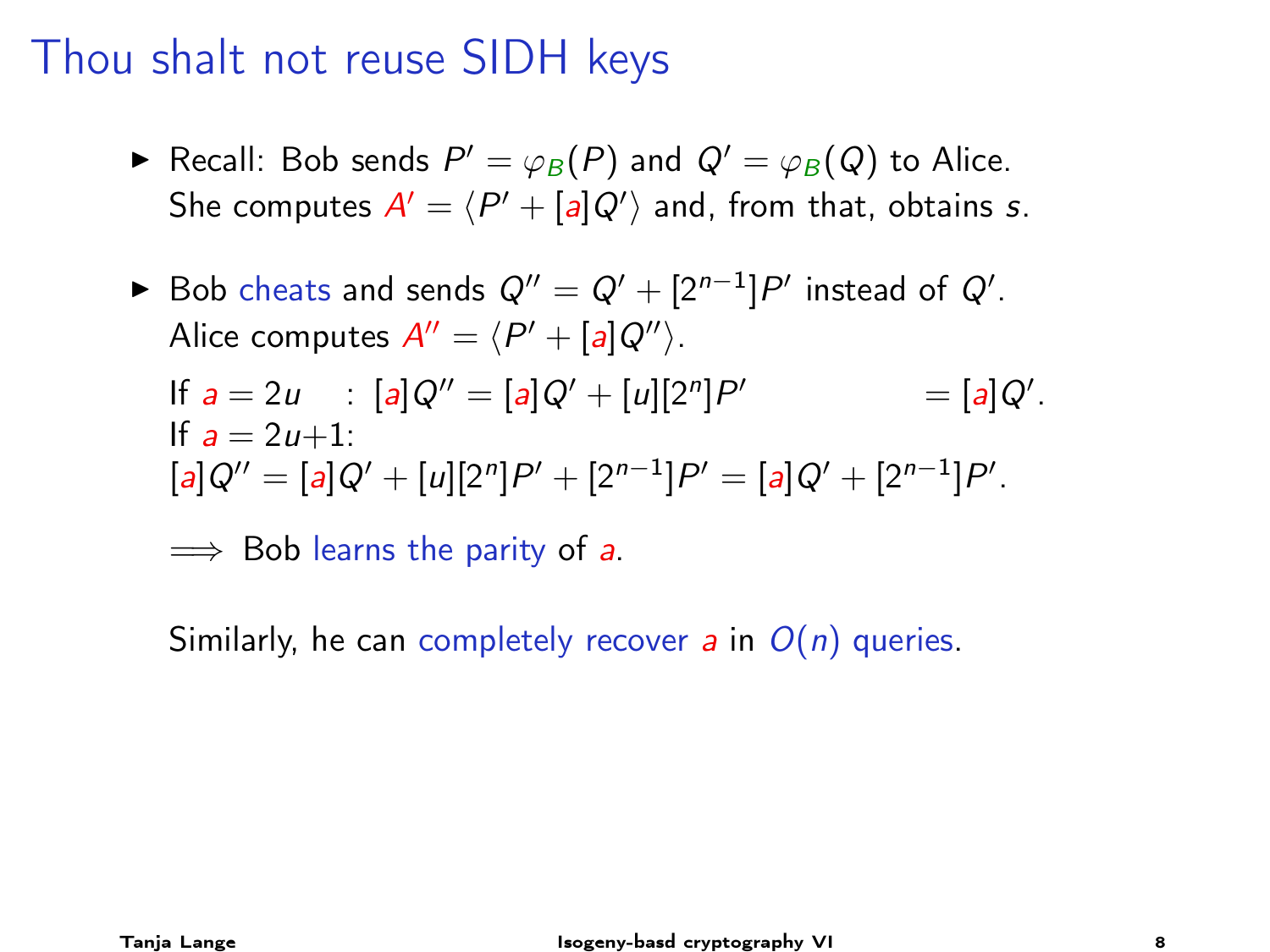- $\blacktriangleright$  Recall: Bob sends  $P' = \varphi_B(P)$  and  $Q' = \varphi_B(Q)$  to Alice. She computes  $A' = \langle P' + [a]Q' \rangle$  and, from that, obtains s.
- ► Bob cheats and sends  $Q'' = Q' + [2^{n-1}]P'$  instead of  $Q'$ . Alice computes  $A'' = \langle P' + [a]Q'' \rangle$ . If  $a = 2u$  :  $[a]Q'' = [a]Q' + [u][2<sup>n</sup>]P$  $\mathcal{O}' = [a]Q'.$ If  $a = 2u+1$ :  $[a]Q'' = [a]Q' + [u][2<sup>n</sup>]P' + [2<sup>n-1</sup>]P' = [a]Q' + [2<sup>n-1</sup>]P'.$

 $\implies$  Bob learns the parity of a.

Similarly, he can completely recover a in  $O(n)$  queries.

Validating that Bob is honest is  $\approx$  as hard as breaking SIDH.

 $\implies$  only usable with ephemeral keys or as a KEM "SIKE.".